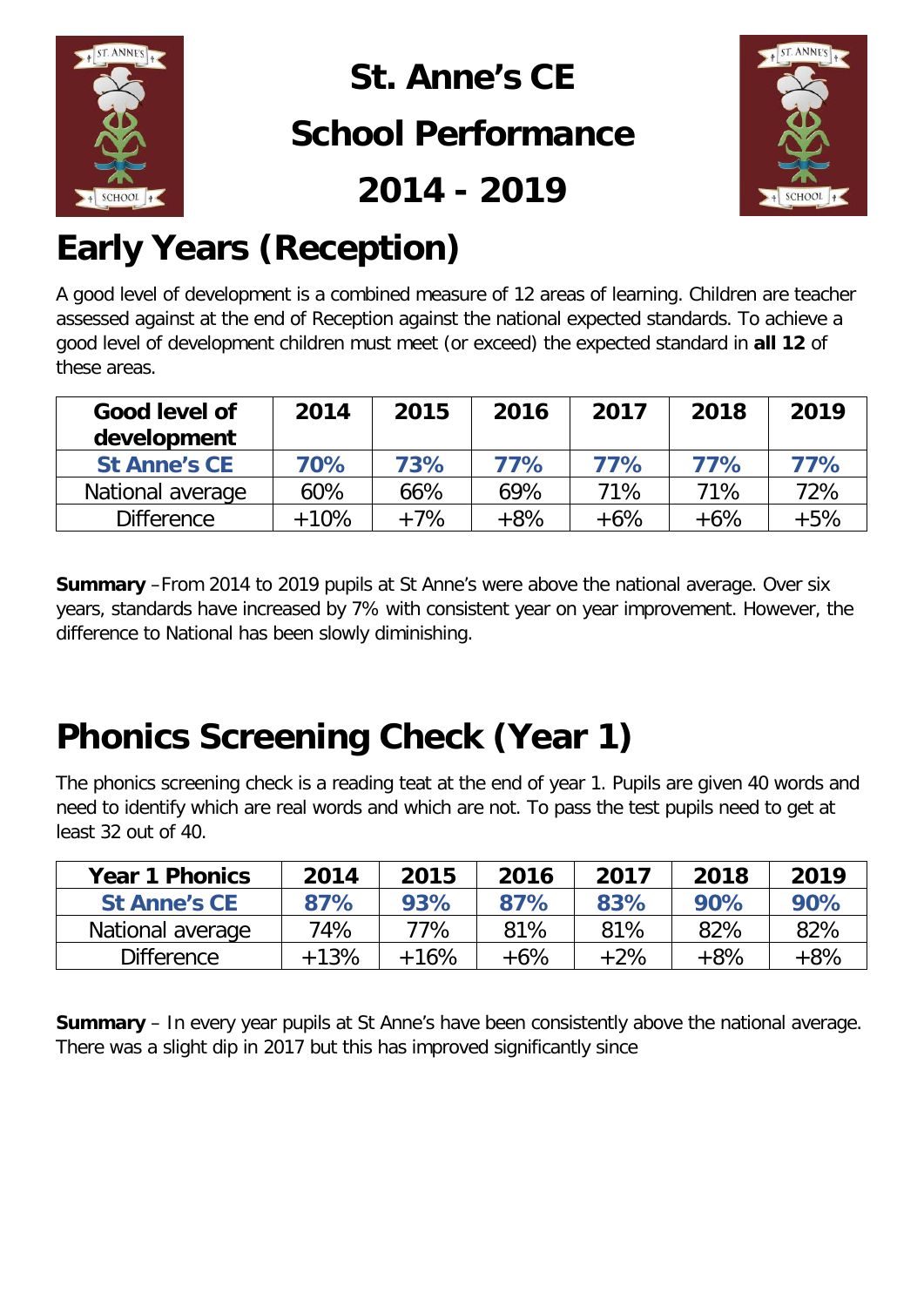

### **St. Anne's CE**

### **School Performance**

**2014 - 2019**



## **Key Stage 1 (Year 2)**

Pupils are teacher assessed at the end of key stage 1 at the end of year 2. Pupils are teacher assessed against criteria contained within the statutory 'Interim Teacher Assessment Framework'. This defines the new standard.

|                | <b>Expected Standard</b> |        | 2018  | 2019   |
|----------------|--------------------------|--------|-------|--------|
|                | <b>St Anne's CE</b>      | 87%    | 77%   | 80%    |
| <b>Reading</b> | National average         | 76%    | 76%   | 75%    |
|                | <b>Difference</b>        | $+11%$ | $+1%$ | $+5%$  |
|                | <b>St Anne's CE</b>      | 80%    | 73%   | 80%    |
| Writing        | National average         | 68%    | 68%   | 69%    |
|                | <b>Difference</b>        | $+12%$ | $+5%$ | $+11%$ |
|                | <b>St Anne's CE</b>      | 87%    | 83%   | 83%    |
| <b>Maths</b>   | National average         | 75%    | 75%   | 76%    |
|                | <b>Difference</b>        | $+12%$ | $+8%$ | $+7%$  |

**Summary** – In all years St Anne's are above the national average just above national. The difference to National has been slowly diminishing over the three years. However, the difference in Writing has increased in 2019.

| <b>Greater Depth</b> |                     | 2017   | 2018   | 2019   |
|----------------------|---------------------|--------|--------|--------|
|                      | <b>St Anne's CE</b> | 30%    | 30%    | 33%    |
| Reading              | National average    | 25%    | 25%    | 25%    |
|                      | <b>Difference</b>   | $+5%$  | $+5%$  | $+8%$  |
|                      | <b>St Anne's CE</b> | 30%    | 23%    | 30%    |
| Writing              | National average    | 16%    | 16%    | 15%    |
|                      | <b>Difference</b>   | $+14%$ | $+7%$  | $+15%$ |
|                      | <b>St Anne's CE</b> | 30%    | 37%    | 40%    |
| <b>Maths</b>         | National average    | 21%    | 21%    | 22%    |
|                      | <b>Difference</b>   | $+9%$  | $+16%$ | $+18%$ |

**Summary** – In all years St Anne's is well above the national average.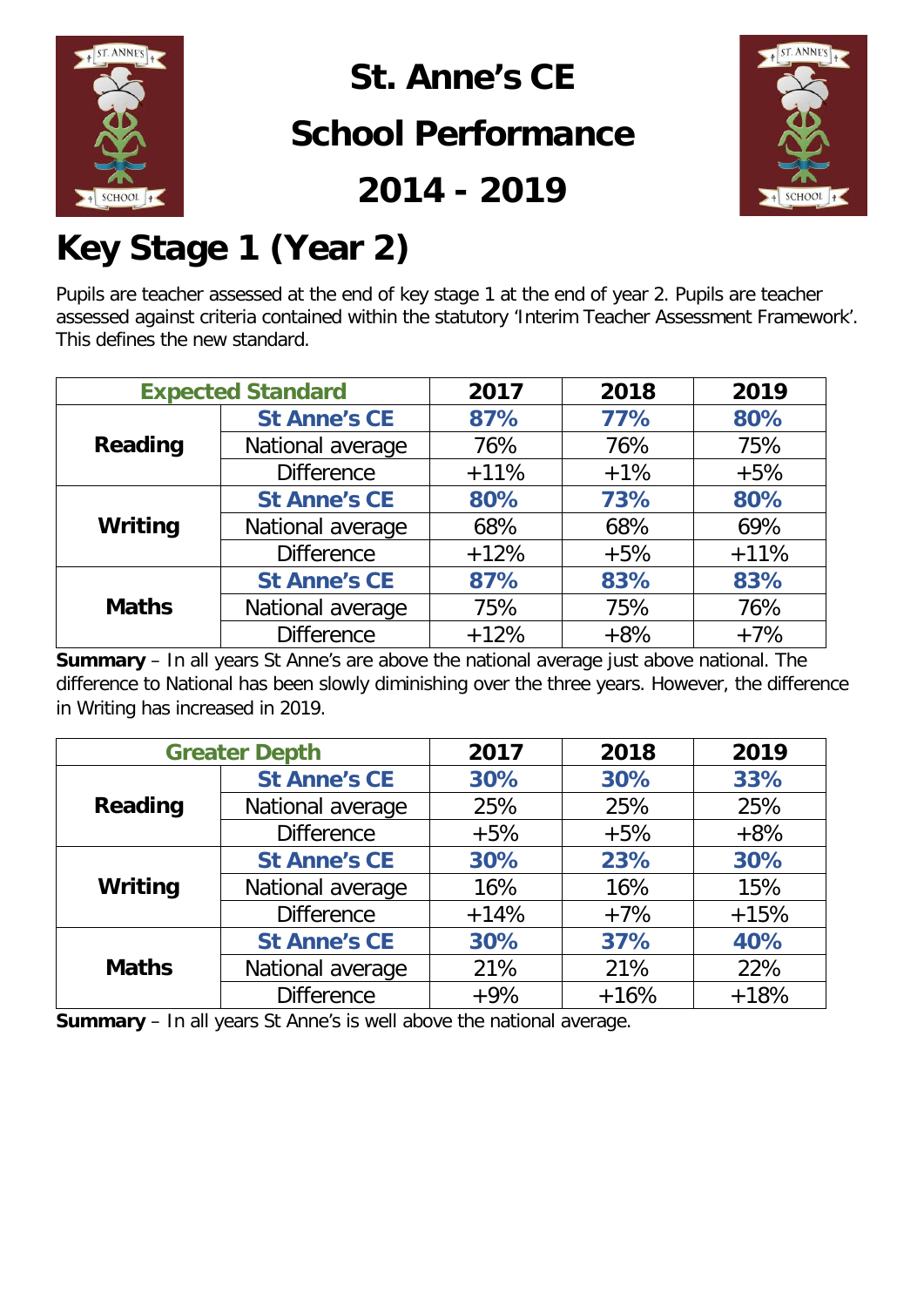

## **St. Anne's CE School Performance 2014 - 2019**



## **Key Stage 2 (Year 6)**

Pupils sit SATs tests at the end of key stage 2 at the end of year 6 for Reading, Grammar, punctuation and spelling and Maths. Writing is teacher assessed. The expected standard nationally at the end of key stage 2 is defined within the statutory 'Interim Teacher Assessment Framework'

| <b>Expected Standard</b> |                      | 2017   | 2018   | 2019   |
|--------------------------|----------------------|--------|--------|--------|
|                          | <b>St. Anne's CE</b> | 90%    | 87%    | 87%    |
| Reading                  | National average     | 71%    | 75%    | 73%    |
|                          | <b>Difference</b>    | $+19%$ | $+12%$ | $+14%$ |
|                          | <b>St. Anne's CE</b> | 90%    | 90%    | 90%    |
| Writing                  | National average     | 76%    | 78%    | 78%    |
|                          | <b>Difference</b>    | $+14%$ | $+12%$ | $+12%$ |
| Spelling,                | <b>St. Anne's CE</b> | 93%    | 87%    | 90%    |
| punctuation &            | National average     | 77%    | 78%    | 78%    |
| grammar                  | <b>Difference</b>    | $+16%$ | $+9%$  | $+12%$ |
|                          | <b>St. Anne's CE</b> | 97%    | 87%    | 97%    |
| <b>Maths</b>             | National average     | 75%    | 76%    | 79%    |
|                          | <b>Difference</b>    | $+22%$ | $+11%$ | $+18%$ |
| Reading, Writing &       | <b>St. Anne's CE</b> | 83%    | 74%    | 87%    |
| <b>Maths combined</b>    | National average     | 61%    | 64%    | 65%    |
|                          | <b>Difference</b>    | $+22%$ | $+10%$ | $+22%$ |

**Summary** – Overall pupils at St Anne's are well above the national average in all subjects.

In **Reading** 87% of pupils achieved the expected standard compared to 73% of pupils nationally (14% more at St Anne's).

In **Writing** 90% of pupils achieved the expected standard compared to 78% of pupils nationally (12% more at St Anne's).

In **Spelling, Punctuation & Grammar** 90% of pupils achieved the expected standard compared to 78% of pupils nationally (12% more at St Anne's).

In **Maths** 87% of pupils achieved the expected standard compared to 65% of pupils nationally (22% more at St. Anne's).

In **Reading, Writing & Maths combined** 87% of pupils achieved the expected standard compared to 65% of pupils nationally (22% more at St. Anne's).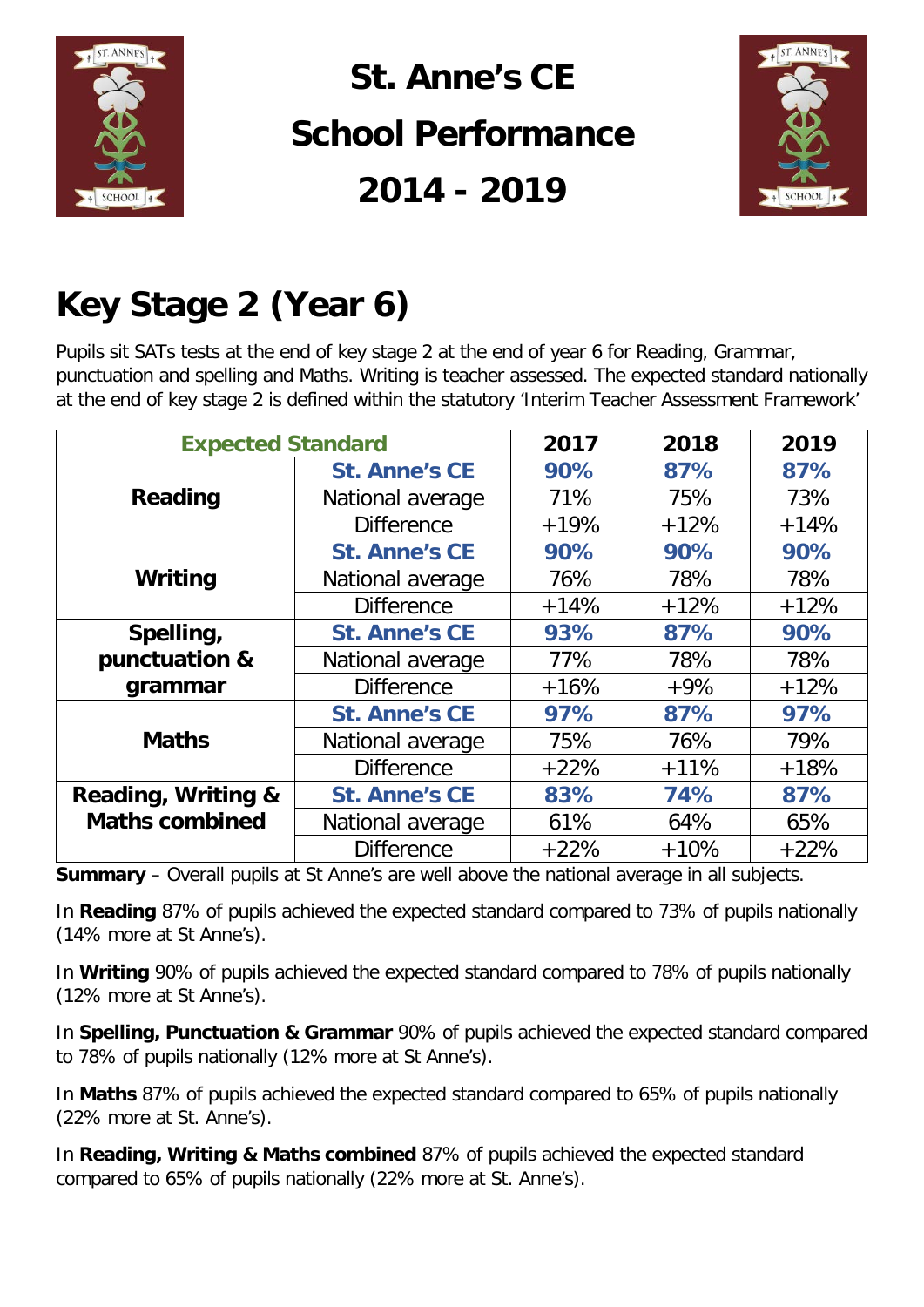

## **St. Anne's CE**

#### **School Performance**

#### **2014 - 2019**



| High score / greater depth    |                     | 2017   | 2018   | 2019   |
|-------------------------------|---------------------|--------|--------|--------|
|                               | <b>St Anne's CE</b> | 43%    | 35%    | 23%    |
| Reading                       | National average    | 25%    | 25%    | 27%    |
|                               | <b>Difference</b>   | $+18%$ | $+10%$ | $-2\%$ |
|                               | <b>St Anne's CE</b> | 40%    | 35%    | 50%    |
| Writing                       | National average    | 18%    | 18%    | 20%    |
|                               | <b>Difference</b>   | $+22%$ | $+17%$ | $+30%$ |
| Spelling,                     | <b>St Anne's CE</b> | 60%    | 35%    | 47%    |
| punctuation &                 | National average    | 31%    | 31%    | 36%    |
| grammar                       | <b>Difference</b>   | $+29%$ | $+4%$  | $+11%$ |
|                               | <b>St Anne's CE</b> | 60%    | 35%    | 27%    |
| <b>Maths</b>                  | National average    | 23%    | 23%    | 27%    |
|                               | <b>Difference</b>   | $+37%$ | $+12%$ | 0%     |
| <b>Reading, Writing &amp;</b> | <b>St Anne's CE</b> | 27%    | 16%    | 13%    |
| <b>Maths combined</b>         | National average    | 9%     | 9%     | 11%    |
|                               | <b>Difference</b>   | $+18%$ | $+7%$  | $+2%$  |

| <b>Scaled Scores</b>              |                     | 2017   | 2018   | 2019   |
|-----------------------------------|---------------------|--------|--------|--------|
|                                   | <b>St Anne's CE</b> | 107.9  | 107.1  | 105.0  |
| <b>Reading</b>                    | National average    | 104    | 104    | 104    |
|                                   | <b>Difference</b>   | $+3.9$ | $+3.1$ | $+1.0$ |
| Spelling,                         | <b>St Anne's CE</b> | 110.6  | 107.5  | 107.5  |
| punctuation &<br>National average |                     | 106    | 106    | 106    |
| grammar                           | <b>Difference</b>   | $+4.6$ | $+1.5$ | $+1.5$ |
|                                   | <b>St Anne's CE</b> | 111.1  | 106.7  | 106.2  |
| <b>Maths</b>                      | National average    | 104    | 104    | 105    |
|                                   | <b>Difference</b>   | $+7.1$ | $+2.7$ | $+1.2$ |

|              | <b>KS1-KS2 Progress Score</b> |         | 2018    | 2019   |
|--------------|-------------------------------|---------|---------|--------|
|              | <b>St Anne's CE</b>           | 2.94    | 1.14    | $-1.0$ |
| Reading      | National average              |         | O       | Ő      |
|              | <b>Difference</b>             | $+2.94$ | $+1.14$ | $-1.0$ |
| Writing      | <b>St Anne's CE</b>           | 3.14    | 2.56    | 2.5    |
|              | National average              | 0       | 0       | 0      |
|              | <b>Difference</b>             | $+3.14$ | $+2.56$ | $+2.5$ |
| <b>Maths</b> | <b>St Anne's CE</b>           | 6.15    | 0.84    | $-0.6$ |
|              | National average              |         | 0       | O      |
|              | <b>Difference</b>             | $+6.15$ | $+0.84$ | $-0.6$ |